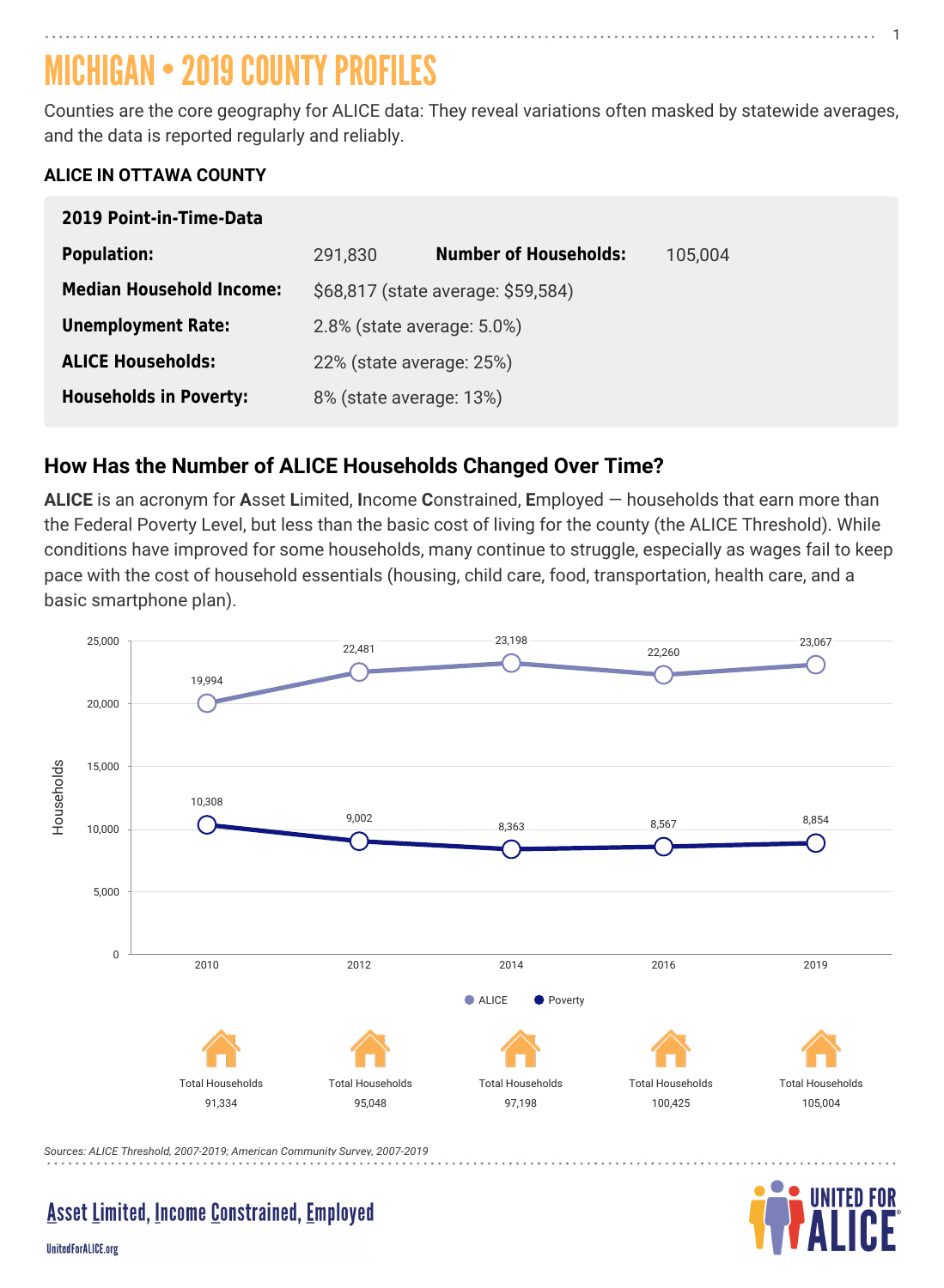#### **ALICE and Poverty in Ottawa County Over Time...continued**

*Sources: ALICE Threshold, 2007-2019; American Community Survey, 2007-2019*



 $\cdots$ 

## **Asset Limited, Income Constrained, Employed**

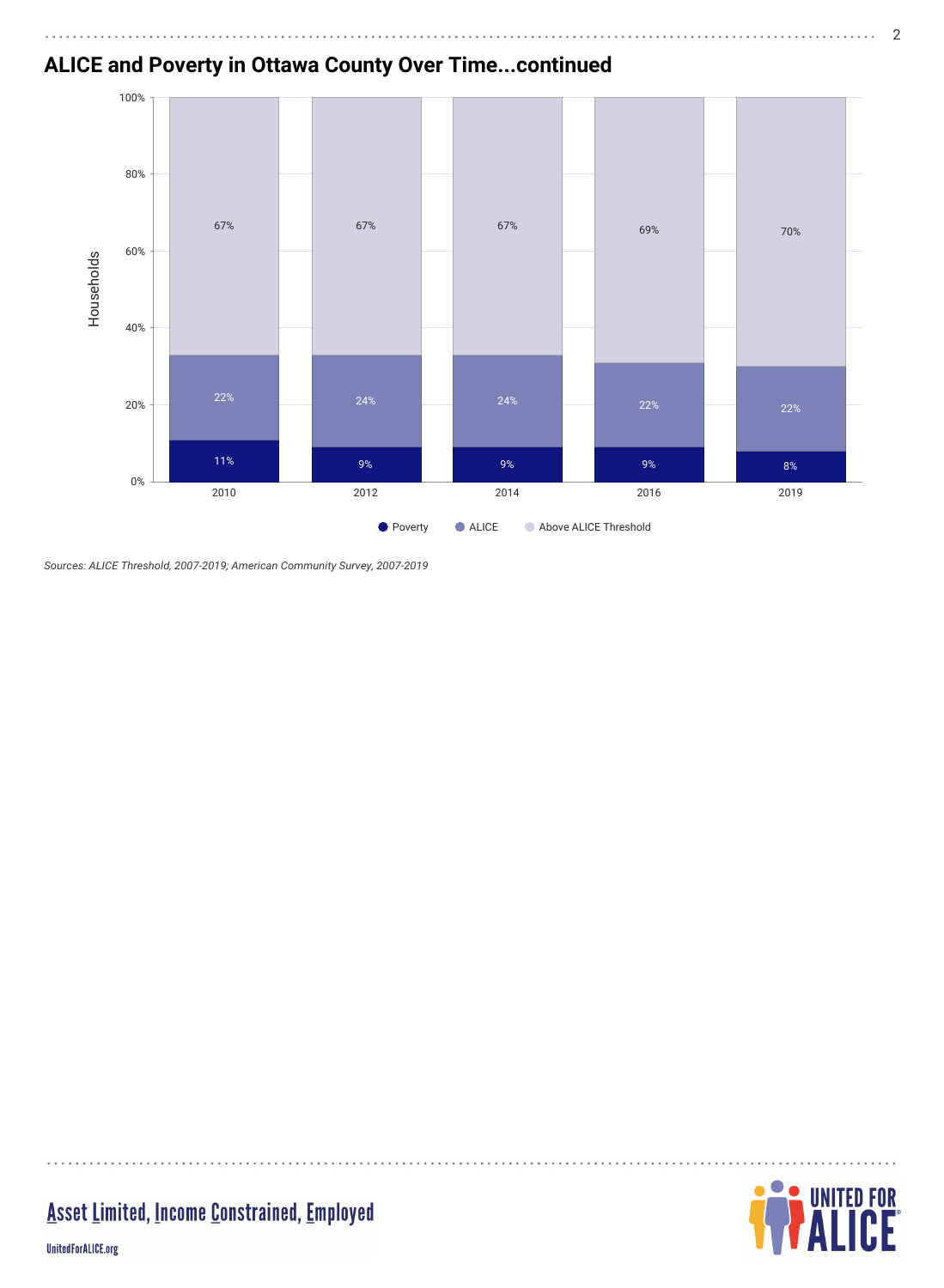# **What Types of Households Are Struggling?**

In the past few decades, there have been major shifts in household composition. The share of American adults who have never been married is at a historic high, as is the number of senior households. There is also a growing number of people who live alone or with roommates, and an increasing share of grown children who live with their parents. Yet all types of households continue to struggle: ALICE and povertylevel households exist across all of these living arrangements.



*Sources: ALICE Threshold, 2007-2019; American Community Survey, 2007-2019*

#### **Asset Limited, Income Constrained, Employed**

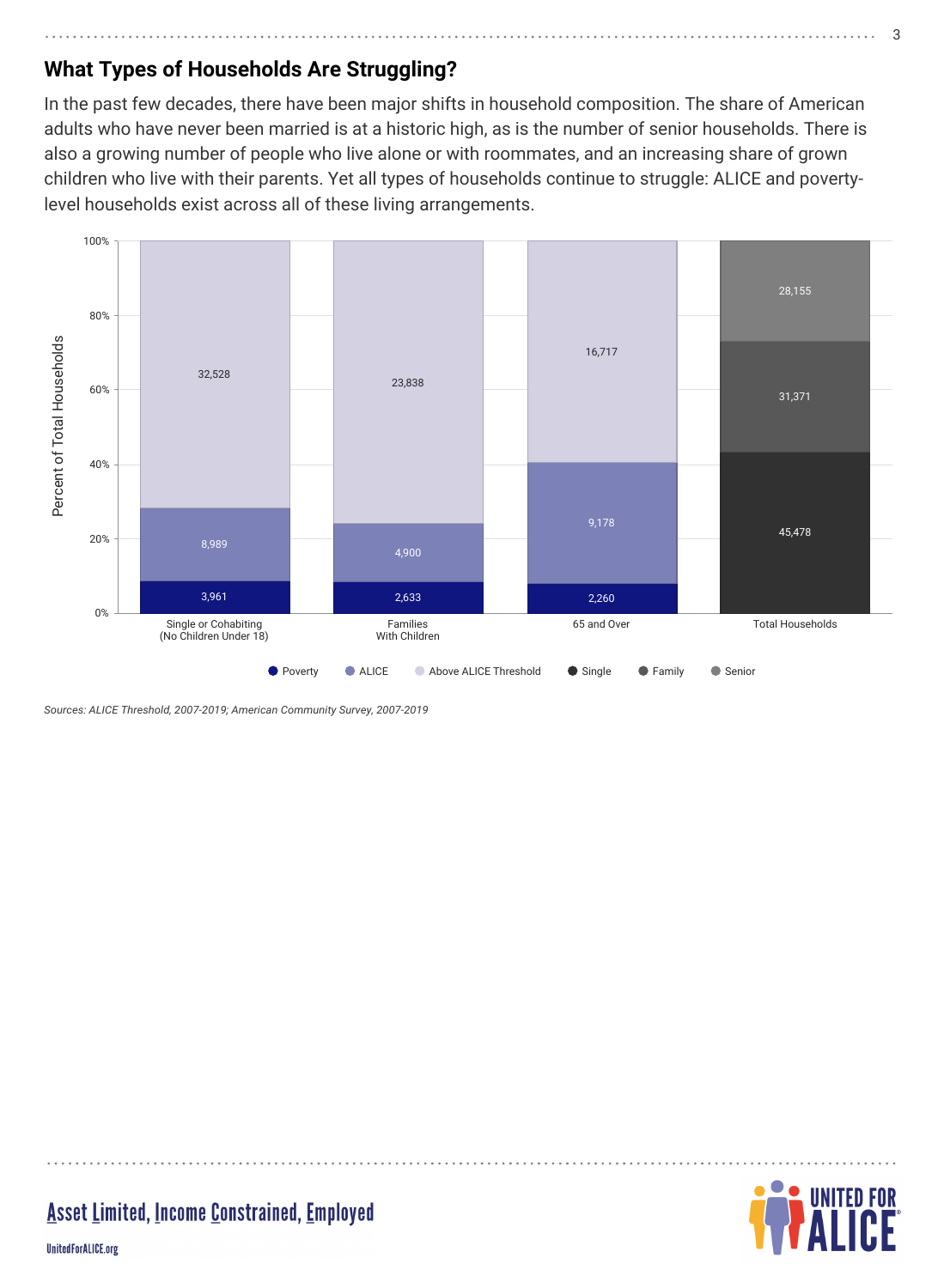## **Why Do So Many Households Struggle?**

#### **The cost of household basics outpaces wages...**

The Household Survival Budget reflects the bare minimum cost to live and work in the modern economy and includes housing, child care, food, transportation, health care, technology (a smartphone plan), and taxes. It does not include savings for emergencies or future goals like college or retirement. In 2019, household costs were well above the Federal Poverty Level of \$12,490 for a single adult and \$25,750 for a family of four.

|                      | <b>Single</b><br><b>Adult</b> | <b>One Adult,</b><br><b>One Child</b> | One Adult, One<br><b>In Child Care</b> | <b>Single</b><br><b>Senior</b> |
|----------------------|-------------------------------|---------------------------------------|----------------------------------------|--------------------------------|
| Housing              | \$549                         | \$616                                 | \$616                                  | \$549                          |
| <b>Child Care</b>    | \$0                           | \$200                                 | \$588                                  | \$0                            |
| Food                 | \$261                         | \$453                                 | \$379                                  | \$225                          |
| Transportation       | \$457                         | \$606                                 | \$606                                  | \$406                          |
| <b>Health Care</b>   | \$189                         | \$403                                 | \$403                                  | \$481                          |
| Technology           | \$55                          | \$55                                  | \$55                                   | \$55                           |
| <b>Miscellaneous</b> | \$177                         | \$260                                 | \$298                                  | \$199                          |
| <b>Taxes</b>         | \$262                         | \$271                                 | \$336                                  | \$272                          |
| <b>Monthly Total</b> | \$1,950                       | \$2,864                               | \$3,281                                | \$2,187                        |
| <b>Annual Total</b>  | \$23,400                      | \$34,368                              | \$39,372                               | \$26,244                       |
| <b>Hourly Wage</b>   | \$11.70                       | \$17.18                               | \$19.69                                | \$13.12                        |

*Sources: ALICE Household Survival Budget, 2019; Bureau of Labor Statistics, Occupational Employment Statistics, 2019*

**Asset Limited, Income Constrained, Employed** 



**UnitedForALICE.org** 

|                      | Two<br><b>Adults</b> | <b>Two Adults</b><br><b>Two Children</b> | Two Adults, Two<br><b>In Child Care</b> | <b>Two</b><br><b>Seniors</b> |
|----------------------|----------------------|------------------------------------------|-----------------------------------------|------------------------------|
| Housing              | \$616                | \$779                                    | \$779                                   | \$616                        |
| <b>Child Care</b>    | \$0                  | \$400                                    | \$1,122                                 | \$0                          |
| Food                 | \$543                | \$909                                    | \$794                                   | \$464                        |
| Transportation       | \$647                | \$929                                    | \$929                                   | \$545                        |
| <b>Health Care</b>   | \$403                | \$569                                    | \$569                                   | \$963                        |
| Technology           | \$75                 | \$75                                     | \$75                                    | \$75                         |
| <b>Miscellaneous</b> | \$265                | \$405                                    | \$486                                   | \$304                        |
| <b>Taxes</b>         | \$367                | \$391                                    | \$589                                   | \$377                        |
| <b>Monthly Total</b> | \$2,916              | \$4,457                                  | \$5,343                                 | \$3,344                      |
| <b>Annual Total</b>  | \$34,992             | \$53,484                                 | \$64,116                                | \$40,128                     |
| <b>Hourly Wage</b>   | \$17.50              | \$26.74                                  | \$32.06                                 | \$20.06                      |

4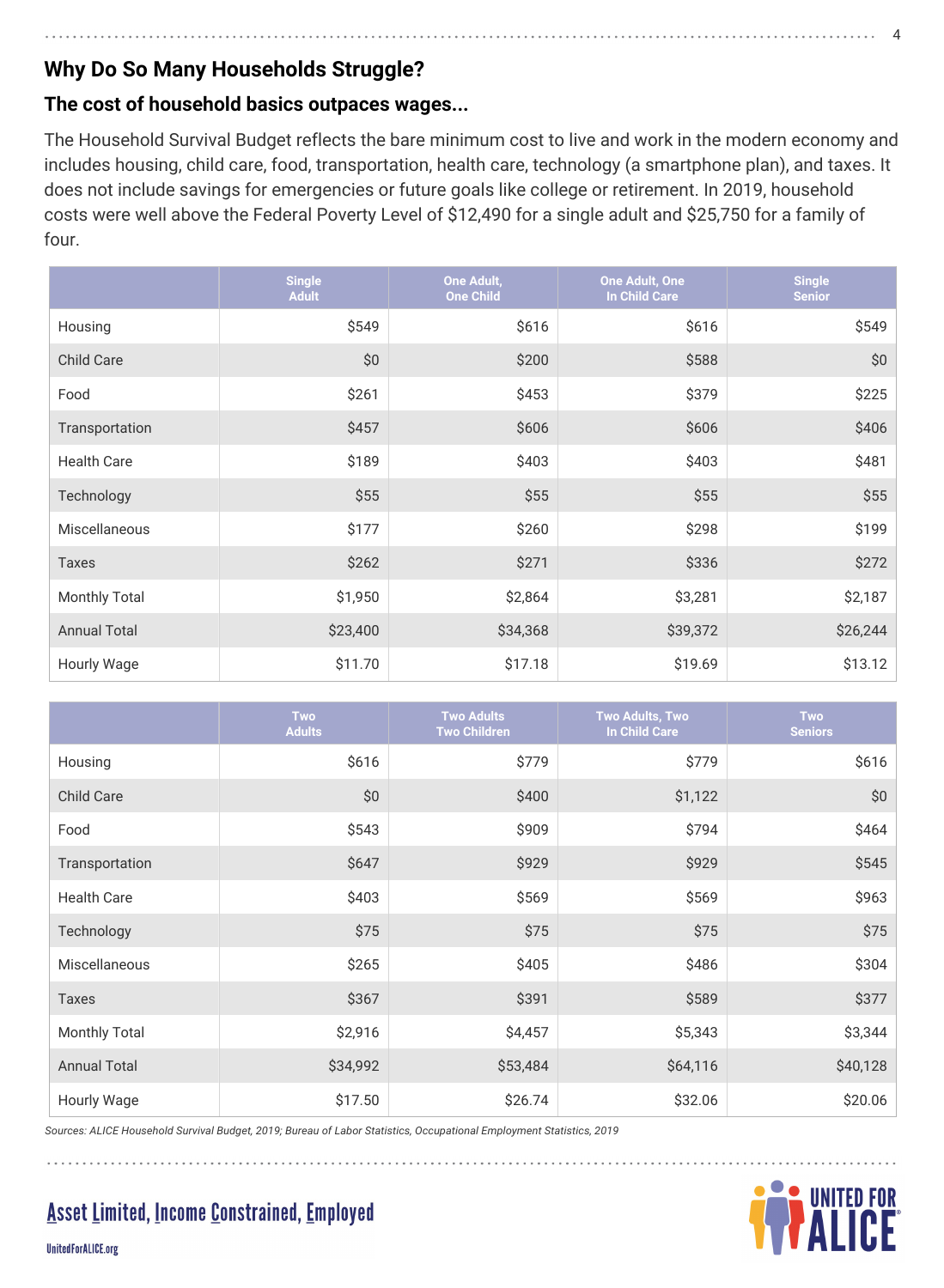## **...and the labor landscape is challenging for ALICE workers.**

A breakdown of the labor force shows a small portion of adults (16 years and older) who are unemployed and a large number who are working. However, a significant portion of full- and part-time workers are paid by the hour; these workers are more likely to have fluctuations in income and less likely to receive benefits. There is also a high number of workers outside of the labor force (people who are not employed and not looking for work), which has helped keep wages low: When more workers are available, employers have less incentive to raise wages to attract employees.

*Note: Data for hourly full- and part-time jobs is only available at the national level; these national rates (51% of full-time workers paid hourly and 75% of part-time workers paid hourly) have been applied to the workforce at the county-level to calculate the breakdown shown in this figure. Because this figure sums county-level data (some using 1-year estimates and some using 5-year estimates), the state percentages may differ slightly from those shown in the 2020 Report. Full-time represents 35 hours per week or more at one or more jobs for 48 weeks per year.*

*Sources: American Community Survey, 2019; Federal Reserve Bank of St. Louis, 2019*



**Asset Limited, Income Constrained, Employed** 

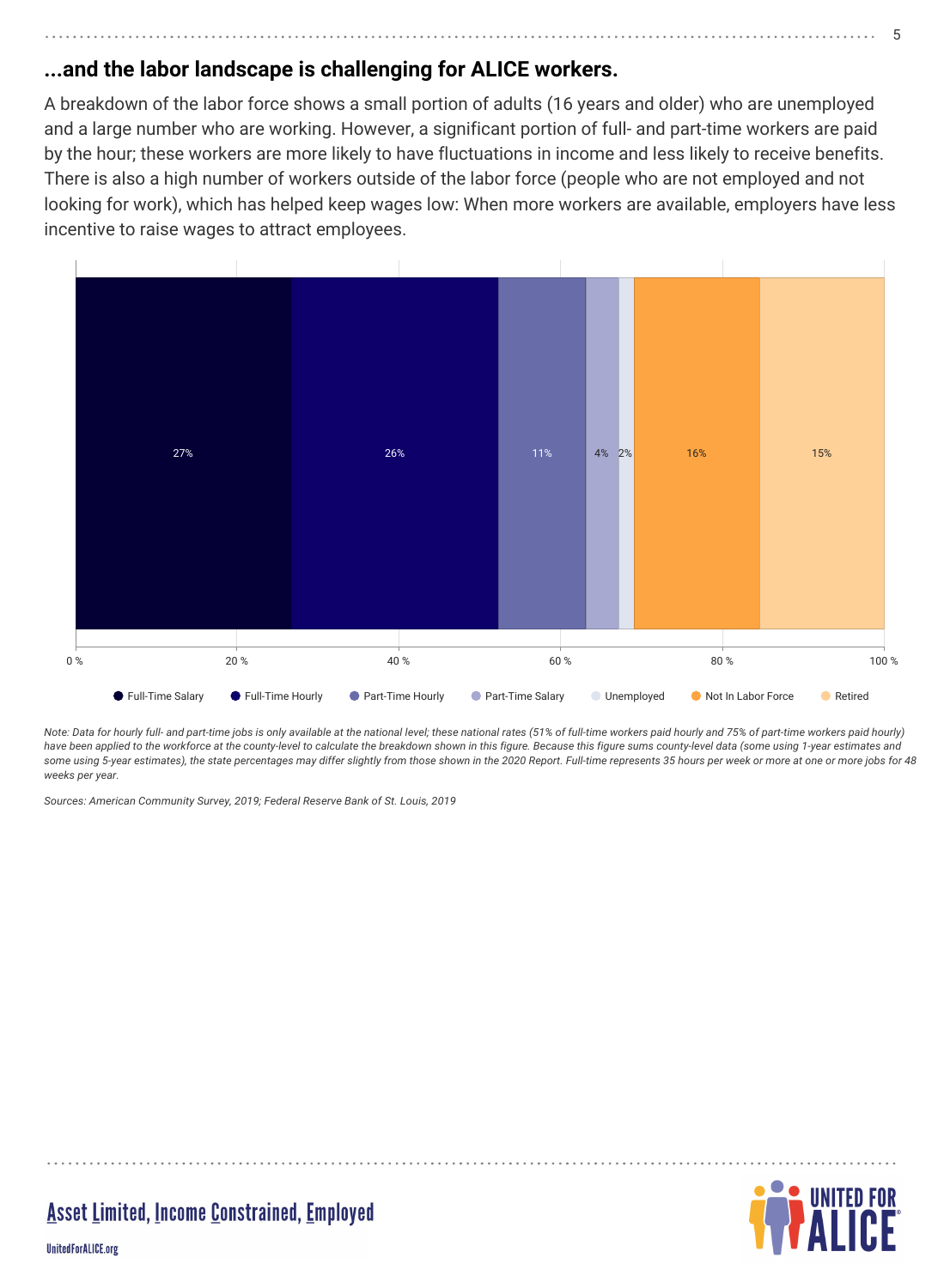#### **How Does the Number of ALICE Households Vary Within the County?**

There is significant variation in the number of households who live below the ALICE Threshold within the county.





## **Asset Limited, Income Constrained, Employed**

UnitedForALICE.org



6